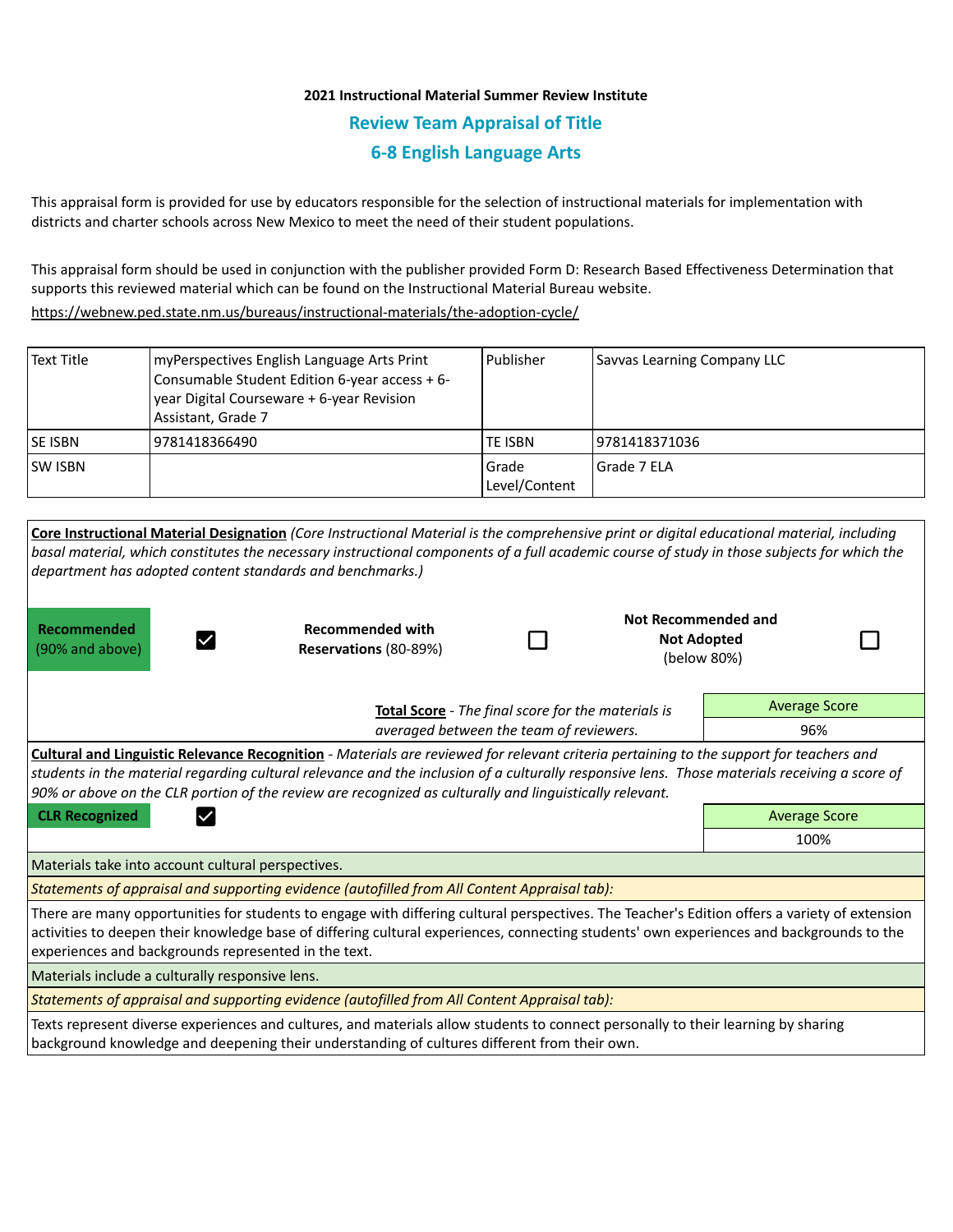**Standards Review** *- Materials are reviewed for alignment with the state adopted content standards, benchmarks and performance standards.*

Average Score

95%

Materials align with grade level ELA standards overall.

*Statements of appraisal and supporting evidence:* 

Evidence of grade-level standards were easily found throughout the curriculum.

Materials align to reading standards.

*Statements of appraisal and supporting evidence:* 

Materials thoroughly address all of the reading standards and are scaffolded through all of the units.

Materials align to writing standards.

*Statements of appraisal and supporting evidence:* 

The materials are designed so students write every day--quick writes, responses to text, and performance tasks appear throughout each unit.

Materials align to speaking and listening standards.

*Statements of appraisal and supporting evidence:* 

Each unit has multiple opportunities for students to engage in speaking and listening in multiple context through small group conversations, presentations, and class discussions.

Materials align to language standards.

*Statements of appraisal and supporting evidence:* 

There are opportunities for students to engage with the language standards before and after each text selection. Language standards are routinely introduced and practiced.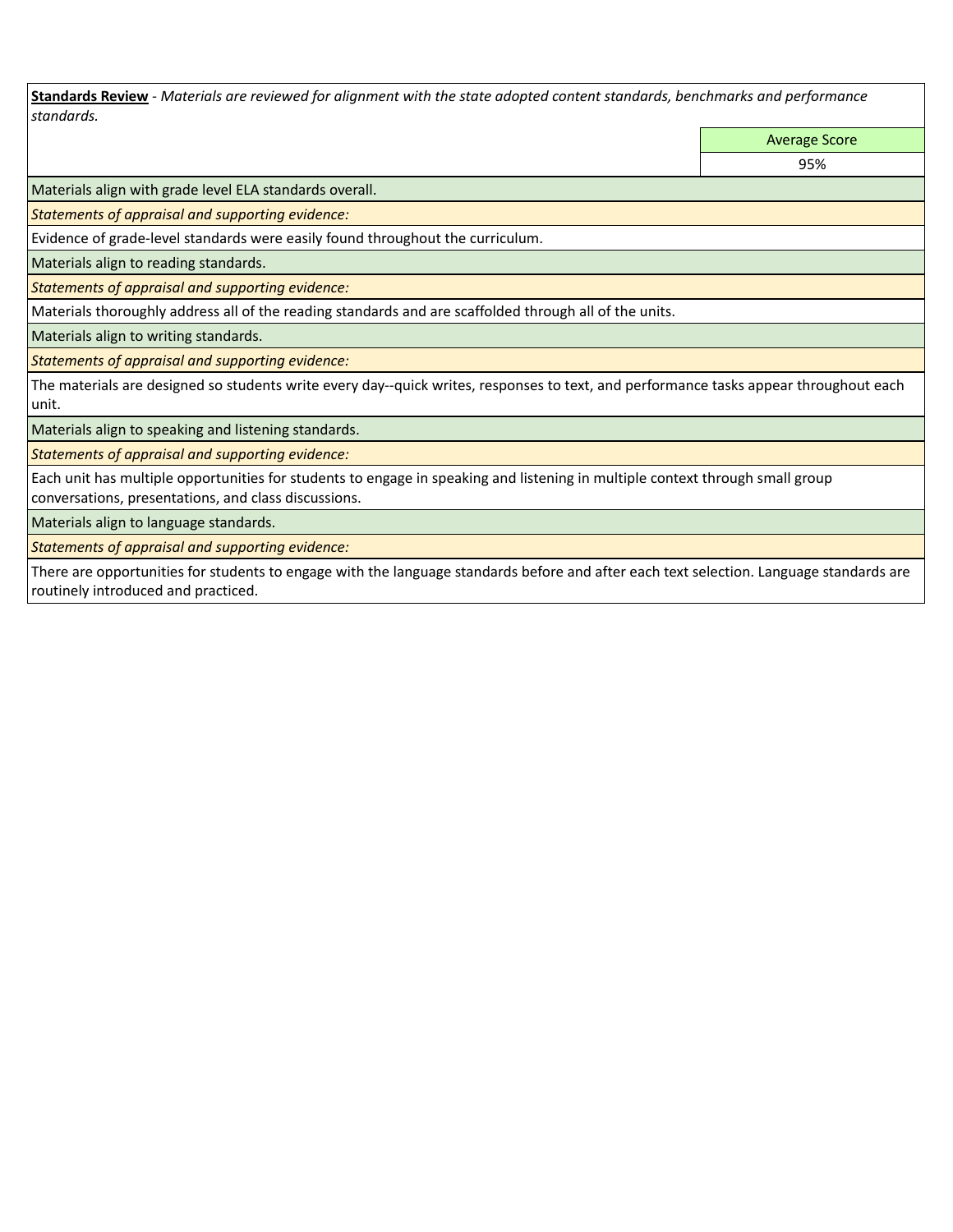**ELA Content Review** *- Materials are reviewed for relevant criteria pertaining to the support for teachers and students in the specific content area reviewed.*

Average Score

99%

Materials provide a selection and range of high-quality texts worthy of students' time and attention, exhibiting exceptional craft and thought and/or providing useful information.

*Statements of appraisal and supporting evidence:* 

There are a wide range of texts and award-winning authors read by students, including memoirs, poetry, photojournalism, scientific articles, blogs, short stories and novel options to interest a variety of readers and reading levels. The text selections are also a balance between canonical and modern works.

Questions in the materials are high-quality text-dependent and text-specific questions. The overwhelming majority of these questions are text-specific and draw student attention to the particulars in the text.

*Statements of appraisal and supporting evidence:* 

Each text requires students to answer comprehension questions, citing textual evidence as well as deeply analyzing the text through inferences, compare/contrast, synthesis, etc. The Close Read routine requires students to go back into the text to find evidence for their analysis.

Materials provide scaffolding and supports to enable students' learning of English language arts.

*Statements of appraisal and supporting evidence:* 

The Teacher's Edition contains supports specific to each text. The materials also include graphic organizers to support student learning. These organizers are repeated throughout the text. The materials contain reading routines (First Read, Close Read) that are repeated throughout the text and direct students to certain aspects of the text. This aids in comprehension and analysis. The overall structure of each unit is the same, which scaffolds student learning through the gradual release of responsibility model with whole group, small group, and individual learning opportunities.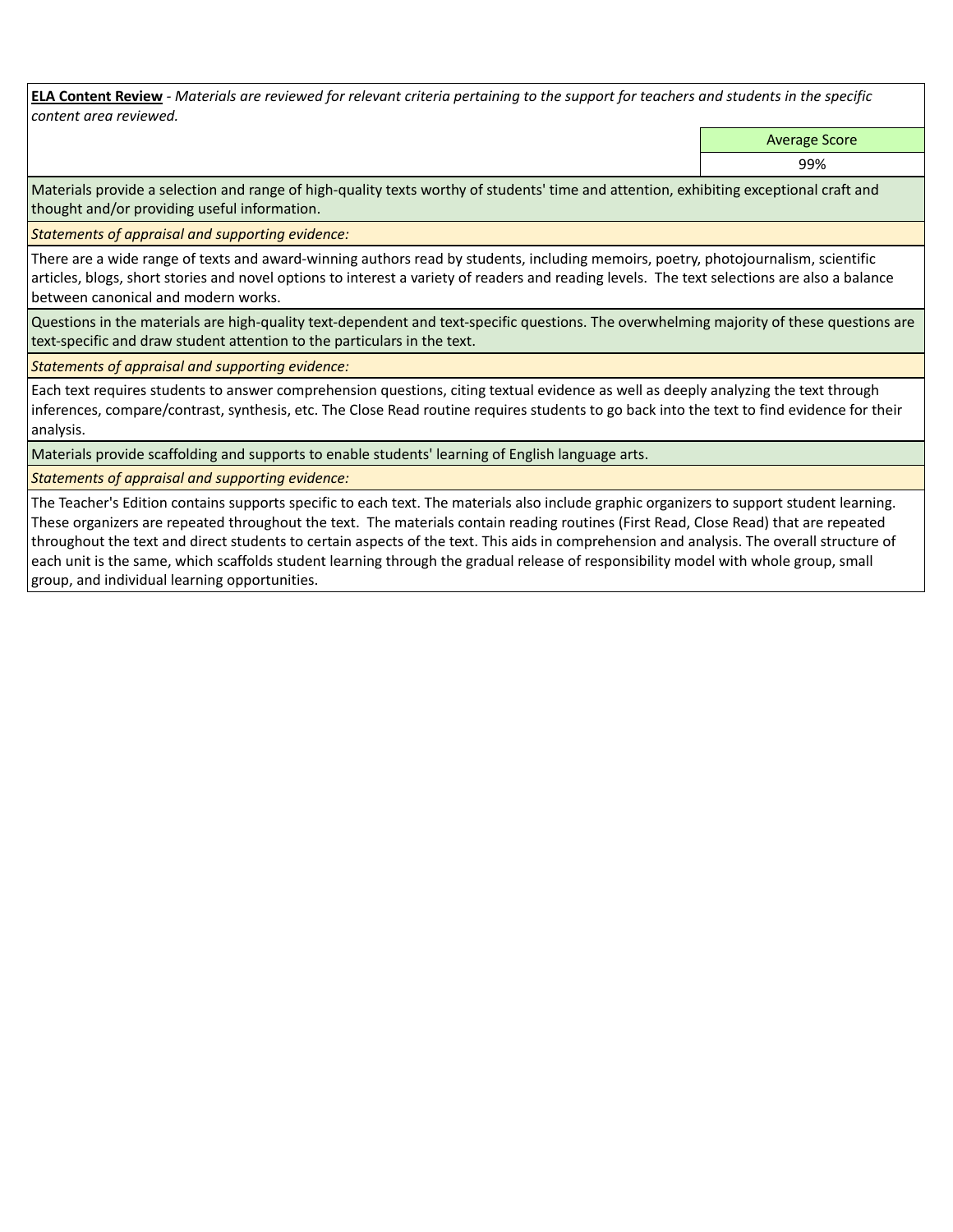**All Content Review** *- Materials are reviewed for relevant criteria pertaining to the support for teachers and students in the material regarding the progression of the standards, lesson structure, pacing, assessment, individual learners and cultural relevance.*

Average Score

98%

Materials are coherent and consistent with the standards that all students should study in order to be college and career ready.

*Statements of appraisal and supporting evidence:*

Materials are rigorous and align well with the standards for this grade level. The themes are vertically aligned 6-12, continuing the progression of ideas that challenge students to think critically about varying perspectives and prepare them for the future.

Materials are well designed and take into account effective lesson structure and pacing.

*Statements of appraisal and supporting evidence:*

Unit plans provide an overview of texts and lessons, including a suggested pacing guide. The unit is structured such that while the routine is the same in each unit, there are also new strategies and approaches for teaching and learning that engage students in every lesson.

Materials support teacher planning, learning, and understanding of the standards.

*Statements of appraisal and supporting evidence:*

Marginal notes and planning pages in the Teacher's Edition review upcoming texts and provide scaffolds that reinforce the teacher's understandings of standards requirements. Materials also include Insights, which provide teachers with background and contextual information they can use as they plan lessons around these texts.

Materials offer teachers resources and tools to collect ongoing data about student progress on the standards.

*Statements of appraisal and supporting evidence:*

The materials provide a digital assessment platform with customizable assessments. Formative and summative assessments that are often connected to Depth of Knowledge indicators are also included at point of use for teachers. Teachers also have access to Turnitin and EssayScorer, which assist in the data collection related to student progress on the standards.

Materials support effective use of technology to enhance student learning.

*Statements of appraisal and supporting evidence:*

Students have access to an interactive student edition of the text through the online platform. Units are introduced with multimedia texts to engage students in the learning. Several creative assessments require students to integrate or use technology to demonstrate their knowledge. There are also many opportunities for students to conduct quick research projects connected to the texts they're reading.

Materials can be easily customized for individual learners.

*Statements of appraisal and supporting evidence:* 

The online assessments can be customized for individual learners. The Personalized for Learning boxes in the Teacher's Edition of the text provide teachers with ways to support and scaffold student understanding of material and concepts. Additional support for learners can be found in *my*Perspectives Plus, which contains video lessons, handouts, and worksheets that support the needs of individual learners.

Materials give all students extensive opportunities and support to explore key concepts.

*Statements of appraisal and supporting evidence:*

Materials are designed to allow students to delve deeply into themes and skills. Content-specific concepts are repeated throughout the materials, providing scaffolds and reminders that enhance student learning.

Materials take into account cultural perspectives.

*Statements of appraisal and supporting evidence:*

There are many opportunities for students to engage with differing cultural perspectives. The Teacher's Edition offers a variety of extension activities to deepen their knowledge base of differing cultural experiences, connecting students' own experiences and backgrounds to the experiences and backgrounds represented in the text.

Materials include a culturally responsive lens.

*Statements of appraisal and supporting evidence:*

Texts represent diverse experiences and cultures, and materials allow students to connect personally to their learning by sharing background knowledge and deepening their understanding of cultures different from their own.